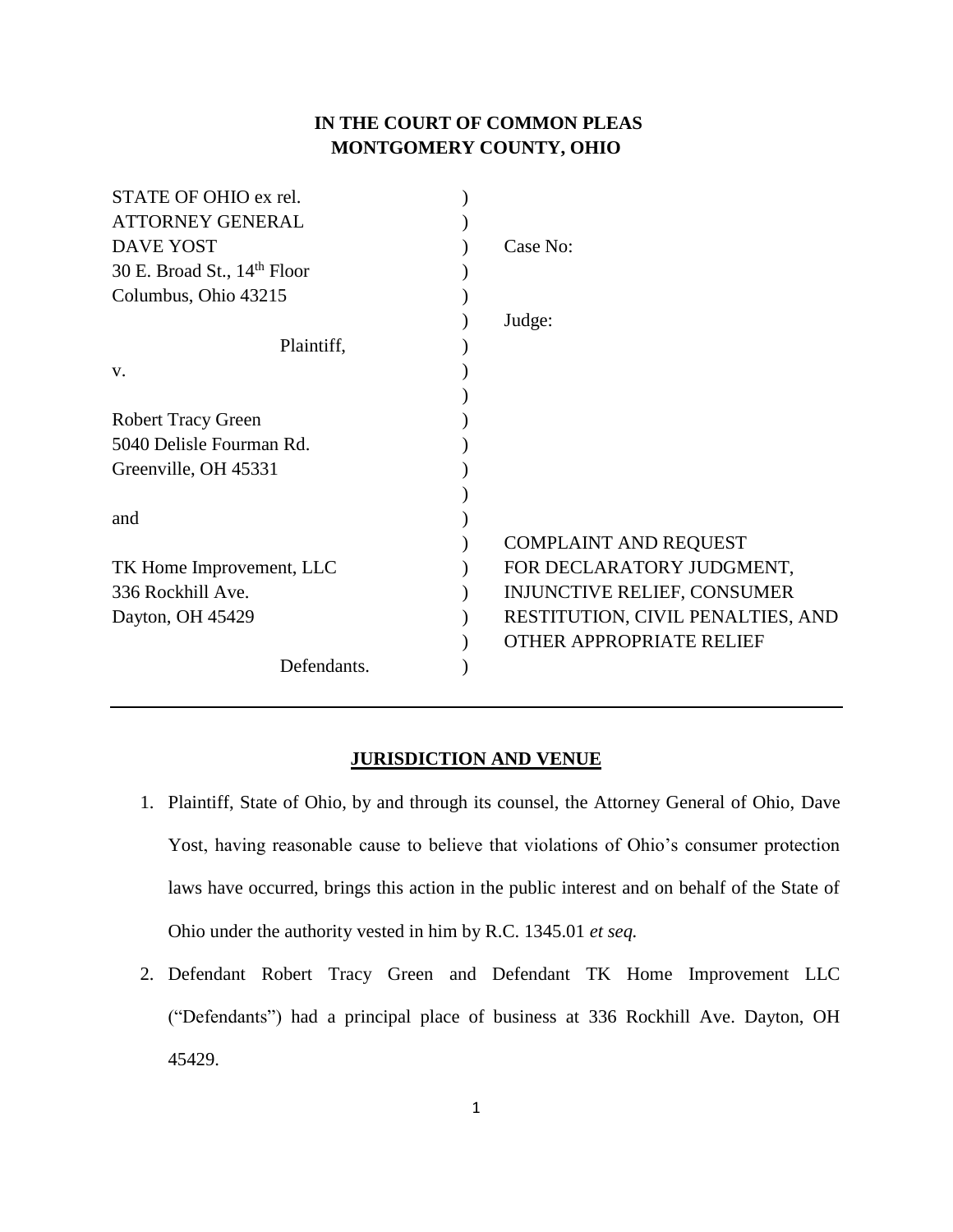- 3. The actions of Defendants, hereinafter described, have occurred in Montgomery and other counties in the State of Ohio and, as set forth below, are in violation of the Consumer Sales Practices Act ("CSPA"), R.C. 1345.01 *et seq*., and the Home Solicitation Sales Act ("HSSA"), R.C. 1345.21.
- 4. Jurisdiction over the subject matter of this action lies with this Court pursuant to R.C. 1345.04 of the CSPA.
- 5. This Court has venue to hear this case pursuant to Ohio Civ. R.  $3(C)(1)$  and (3), in that Defendant Robert Tracy Green ("Green) resides in Montgomery County and Montgomery County is one of the counties in which Defendants conducted activity that gave rise to the claims for relief.

#### **DEFENDANTS**

- 6. Defendant TK Home Improvement, LLC ("TK Home Improvement") is a limited liability company registered in Ohio with a principal place of business in Montgomery County.
- 7. Defendant Green is an individual residing at 5040 Delisle Fourman Rd. Dayton, OH 45429 who was and is an owner and an officer, employee or director of TK Home Improvement. Upon information and belief, at all times material to this Complaint, acting alone or in concert with others, Green has formulated, directed, controlled, had the authority to control, or participated in the acts and practices set forth in this Complaint.
- 8. Defendants are "suppliers," as that term is defined in R.C.  $1345.01(C)$ , as they engaged in the business of effecting "consumer transactions" by soliciting consumers either directly or indirectly for home remodeling and repair goods and services for a fee, within the meaning of R.C. 1345.01(A).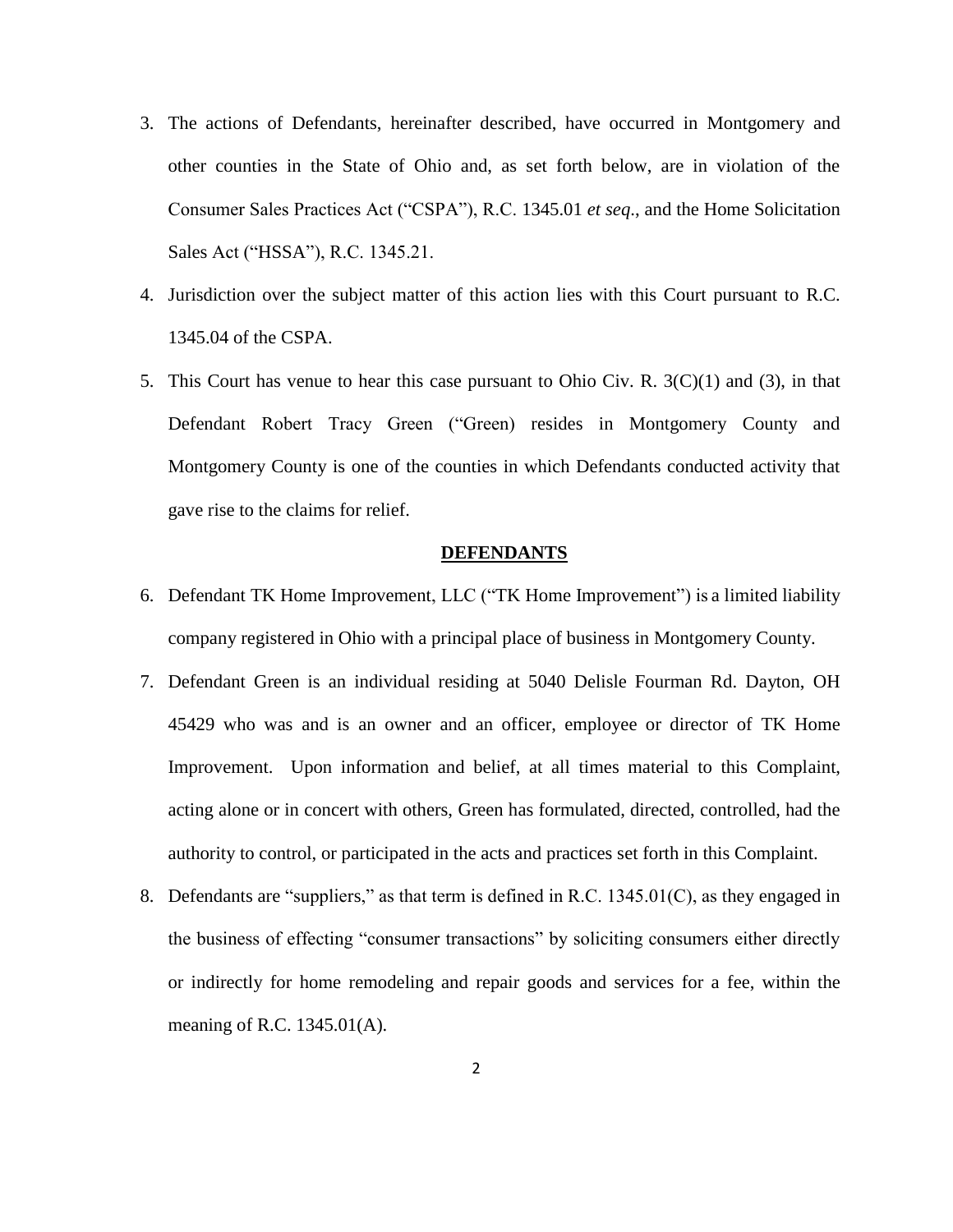9. Defendants engaged in "home solicitation sales" as "sellers" as that term is defined in R.C. 1345.21, as they made personal solicitations of their sales at the residences of buyers, within the meaning of R.C. 1345.21(A).

### **STATEMENT OF FACTS**

- 10. Defendants solicited and sold home improvement goods and services at the residences of buyers.
- 11. Defendants do not have a retail business establishment having a fixed permanent location where the goods are exhibited or the services are offered for sale on a continuing basis.
- 12. Defendants engaged in the business of providing goods and services to consumers, including home repair, remodeling, and installation services, and failed to deliver some of those goods and services within eight weeks.
- 13. Defendants accepted monetary deposits from consumers for the purchase of home improvement goods and services and failed to deliver those goods and services and have refused to refund consumers' deposits or payments.
- 14. Defendants represented to consumers that they would provide the ordered goods and services within an estimated time and then failed to provide such goods and services in the time promised.
- 15. After receiving payment, Defendants would sometimes begin to provide contracted services, and then fail to complete the work.
- 16. When Defendants did provide home improvement services, they performed substandard, shoddy, and incomplete work.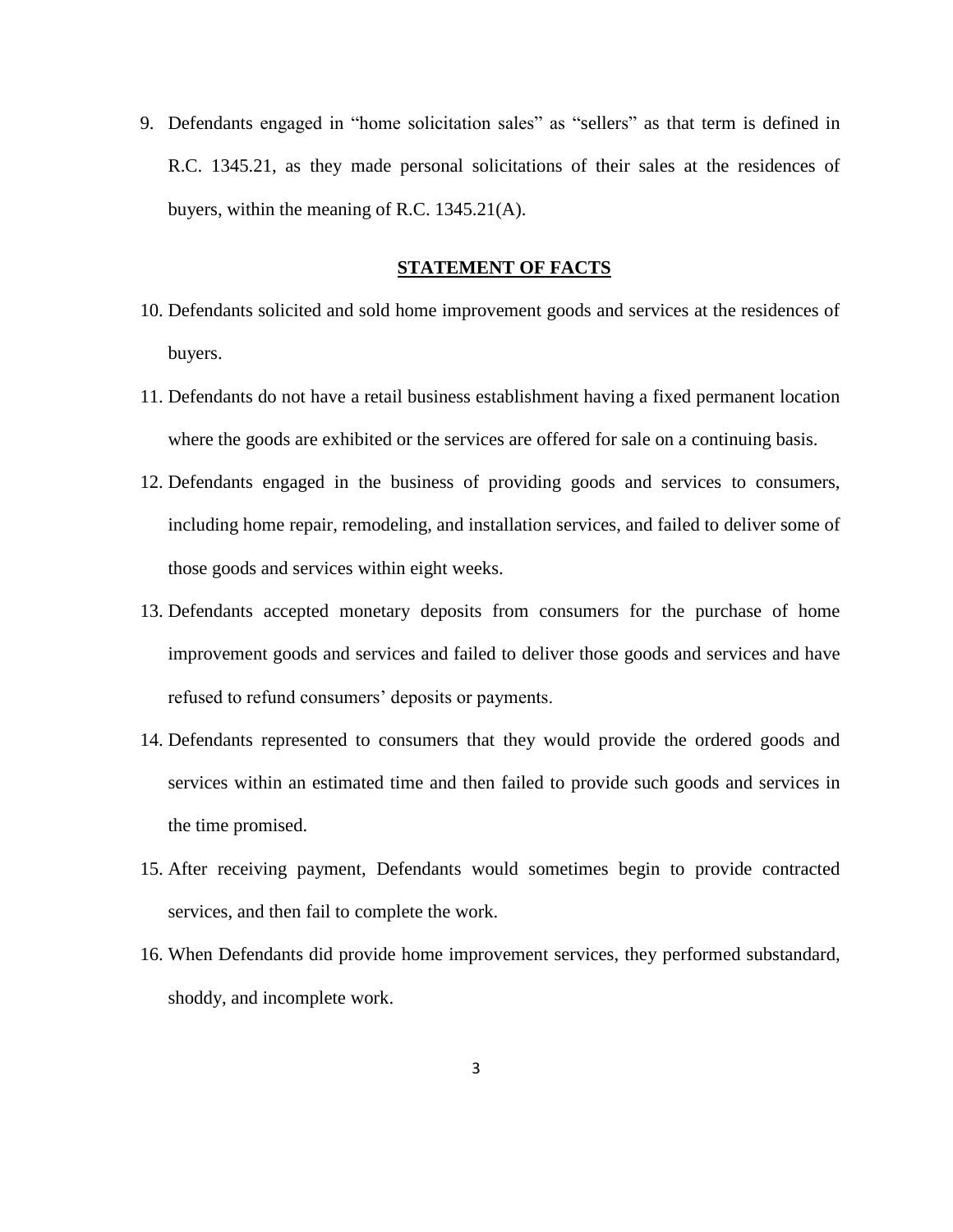- 17. Defendants' performance of contracted services in a substandard, shoddy, or incomplete manner has resulted in harm to consumers and required the consumers to pay additional money to have the Defendants' work corrected and/or to complete the work Defendants were supposed to do.
- 18. Defendants did not notify consumers of their cancellation rights nor did they provide consumers with a notice of cancellation form.

#### **PLAINTIFF'S FIRST CAUSE OF ACTION:**

### **VIOLATIONS OF THE CSPA**

#### **COUNT I- FAILURE TO DELIVER**

- 19. Plaintiff incorporates by reference, as if completely rewritten herein, the allegations set forth in paragraphs 1-18 of this Complaint.
- 20. Defendants committed unfair or deceptive acts or practices in violation of the Failure to Deliver Rule, O.A.C. 109:4-3-09(A), and the CSPA, R.C. 1345.02(A), by accepting money from consumers for goods and services and then permitting eight weeks to elapse without making shipment or delivery of the goods and services ordered, making a full refund, advising the consumers of the duration of an extended delay and offering to send a refund within two weeks if so requested, or furnishing similar goods or services of equal or greater value as a good faith substitute.

### **COUNT II – UNFAIR AND DECEPTIVE ACTS AND PRACTICES**

21. Plaintiff incorporates by reference, as if completely rewritten herein, the allegations set forth in paragraphs one through 1-20 of this Complaint.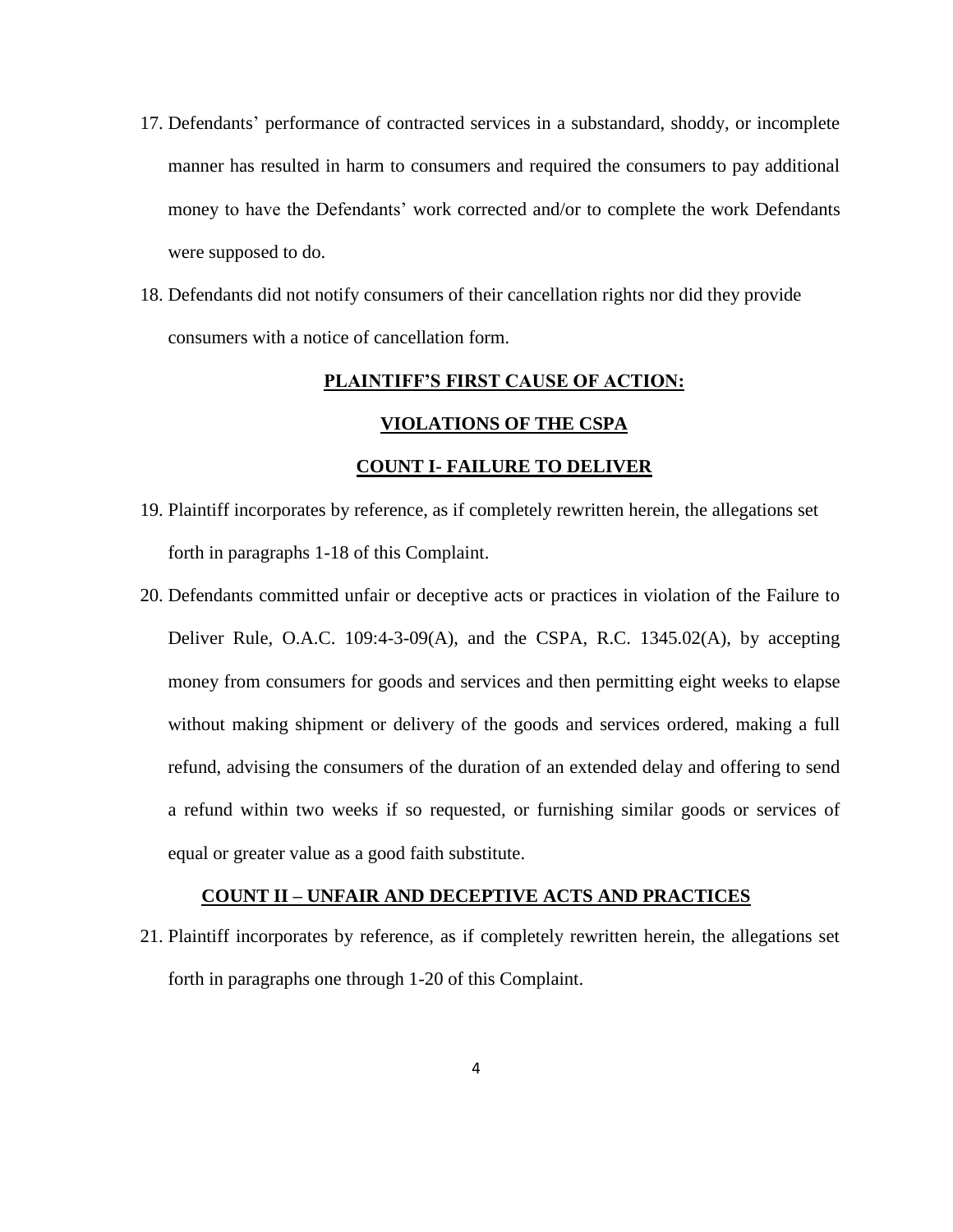- 22. Defendants committed unfair or deceptive acts and practices in violation of the CSPA, R.C. 1345.02(A), by performing substandard work and then failing to correct such work.
- 23. The acts and practices described above have been previously determined by Ohio courts to violate the CSPA. Defendants committed said violations after such decisions were available for public inspection pursuant to R.C. 1345.05(B)(2).

# **PLAINTIFF'S SECOND CAUSE OF ACTION:**

## **VIOLATION OF THE HSSA**

# **FAILURE TO PROVIDE PROPER NOTICE OF THREE-DAY RIGHT OF RESCISSION**

- 24. Plaintiff incorporates by reference, as if completely rewritten herein, the allegations set forth in paragraphs 1-23 of this Complaint.
- 25. Defendants violated the HSSA, R.C. 1345.23, and R.C. 1345.02(A), by failing to give proper notices to consumers of their right to cancel their transactions by a specific date.
- 26. The acts or practices described above have been previously determined by Ohio courts to violate the CSPA, R.C. 1345.01 *et seq*. Defendants committed said violations after such decisions were available for public inspection pursuant to R.C.  $1345.05(A)(3)$ .

#### **PRAYER FOR RELIEF**

WHEREFORE, Plaintiff respectfully requests that this Court grant the following relief:

A. **ISSUE A DECLARATORY JUDGMENT** that each act or practice complained of herein violates the CSPA, its Substantive Rules, and the HSSA, in the manner set forth in the Complaint.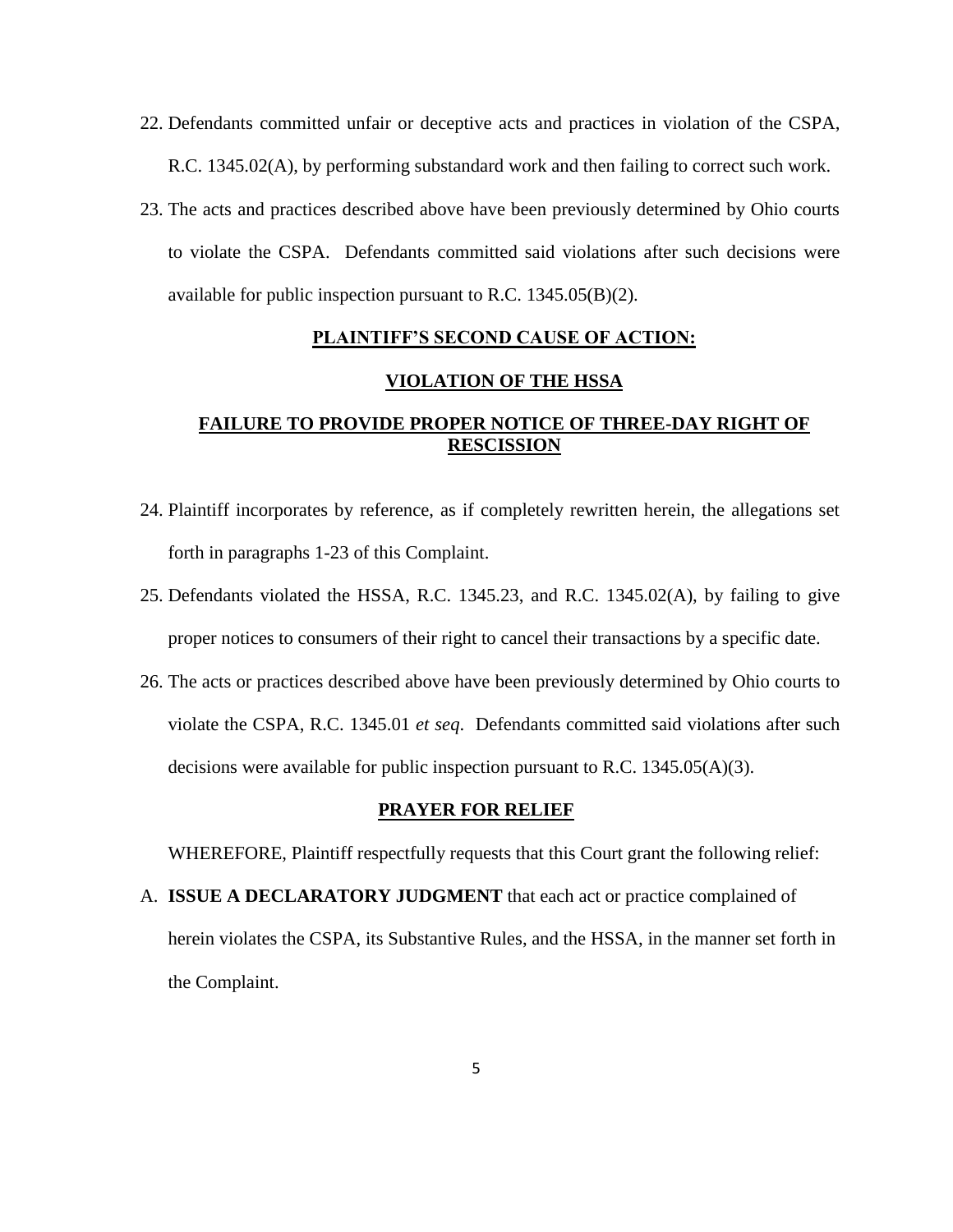- B. **ISSUE A PERMANENT INJUNCTION** enjoining Defendants, their agents, employees, successors or assigns, and all persons acting in concert and participation with them, directly or indirectly, through any corporate device, partnership, or other association, under these or any other names, from engaging in the acts and practices of which Plaintiff complains and from further violating the CSPA, R.C. 1345.01 *et seq*., its Substantive Rules, and the HSSA, R.C. 1345.21 *et seq*.
- C. **ORDER** Defendants, pursuant to R.C. 1345.07(B), jointly and severally liable to pay consumer restitution to all consumers injured by the conduct of Defendants.
- D. **ASSESS, FINE and IMPOSE** upon Defendants, jointly and severally, a civil penalty of up to \$25,000 for each separate and appropriate violation of the CSPA described herein pursuant to R.C. 1345.07(D).
- E. **ISSUE AN INJUNCTION** prohibiting Defendants from engaging in business as a Supplier in any consumer transactions in this state until such time as Defendants have satisfied all monetary obligations ordered pursuant to this litigation.
- F. **GRANT** the Ohio Attorney General its costs incurred in bringing this action, including, but not limited to, the costs of collecting on any judgment awarded.
- G. **ORDER** Defendants to pay all court costs.
- H. **GRANT** such other relief as the court deems to be just, equitable, and appropriate.

Respectfully submitted,

DAVE YOST Attorney General